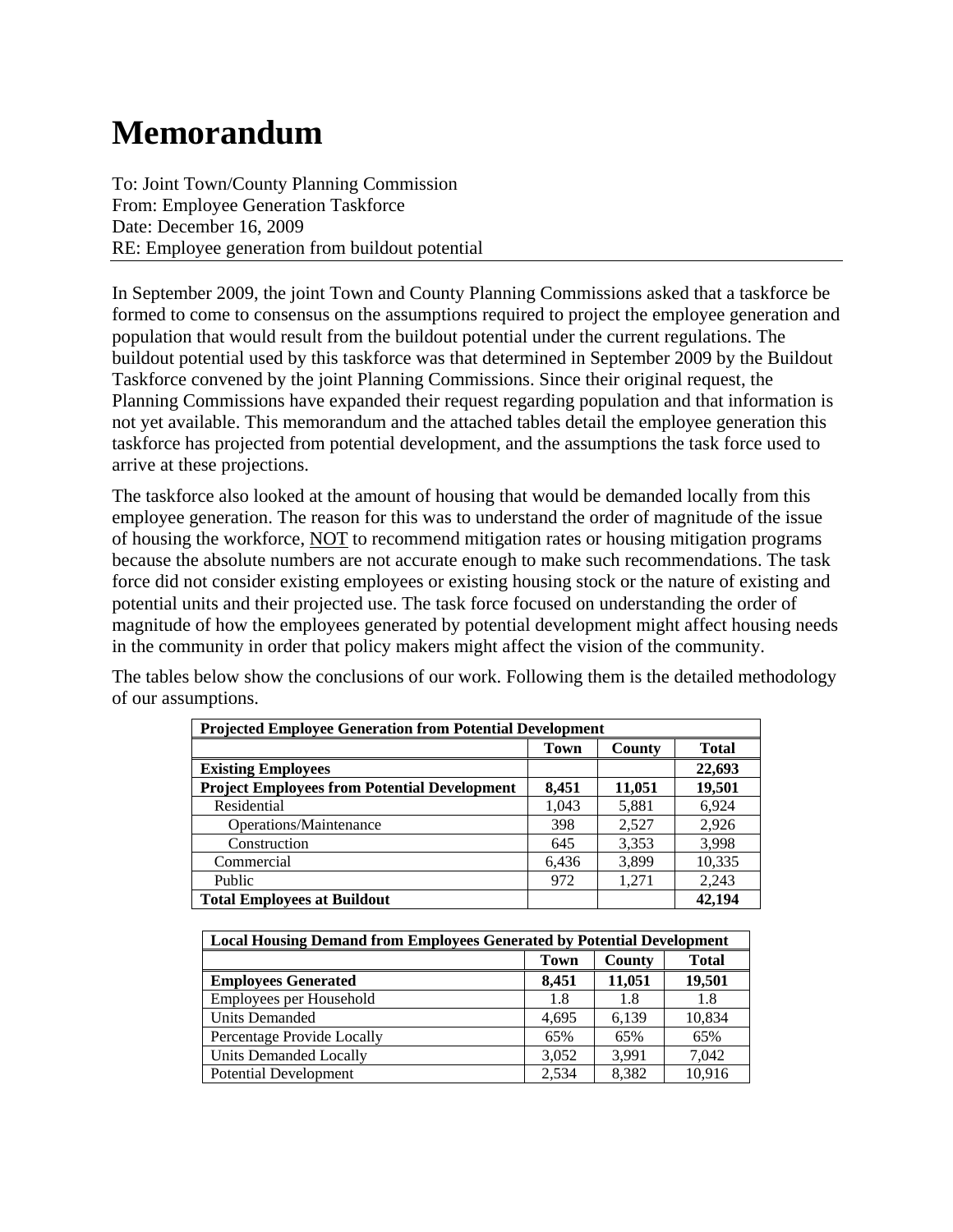#### **Projected Employee Generation from Potential Residential Development**

See the attached table for detailed calculations. The primary determinant of employee generation from residential development is house size. Calculating employee generation requires multiplying the potential units of a particular size by an employee generation factor for homes of that size. Factors such as ownership or occupancy have little effect on employee generation when compared to house size. Employee generation from residential development has two components – operations/maintenance and construction. Operations/maintenance employees are the employees needed to maintain the house such as cleaners, landscapers, etc. Construction employees are those contractors and subcontractors needed to build the house. Employee generation in the Town and County is broken into these two components.

- **Column 1 Home Size.** Potential homes are broken into ranges of habitable floor area. They are represented in 2,000 square foot increments to align the data with Column 8.
- **Column 2 '06-'08 Distribution.** Based on 2006 2008 building permit data, this column shows the percentage of new units that fell into each home size range. For the purpose of this exercise the employee generation taskforce generally projected this distribution into the future with only the exceptions noted below.
- **Column 3 Base Potential.** The total number of base potential homes in the Town and County comes from the work of the buildout taskforce convened by the Joint Town/County Planning Commissions completed in September 2009. The potential number does not include homes already on the ground today. The numbers in each floor area range are calculated by multiplying the distribution in Column 2 by the total.
- **Column 4 PRD Potential.** The total number of Planned Residential Development (PRD) potential homes in the Town and County comes from the work of the buildout taskforce. The potential number does not include homes already on the ground today. The numbers in each floor area range are calculated by multiplying the distribution in Column 2 by the total.
- **Column 5 Potential ARUs.** The number of potential Accessory Residential Units (ARUs) in Town comes from the work of the buildout taskforce completed in September 2009. The potential number does not include ARUs already on the ground today. Because ARUs are limited in size, all ARUs will be less than 2,000 square feet. In the County only those potential ARUs associated with non-residential uses were included in the calculation because of the Joint Planning Commissions' recommendation that ARUs associated with residential uses not be permitted. As in Town, ARUs in the County are limited in size and will all be less than 2,000 square feet.
- **Column 6 Potential Short-term Units.** The total number of potential new units in the County that may be rented short-term (less than 30 days) or occupied full-time without use specification comes from the work of the buildout taskforce completed in September 2009. The potential number does not include units already on the ground today. The numbers in each floor area range are calculated by multiplying the distribution in Column 2 by the total. In the Town all units must be either exclusively rented short-term or never rented short-term, so there are no units that fall into this category.
- **Column 7 Potential Employee Units.** The total number of potential new employee units in the Town and County comes from the work of the buildout taskforce completed in September 2009. The potential number does not include units already on the ground today. All potential units were assumed to be less than 2,000 square feet.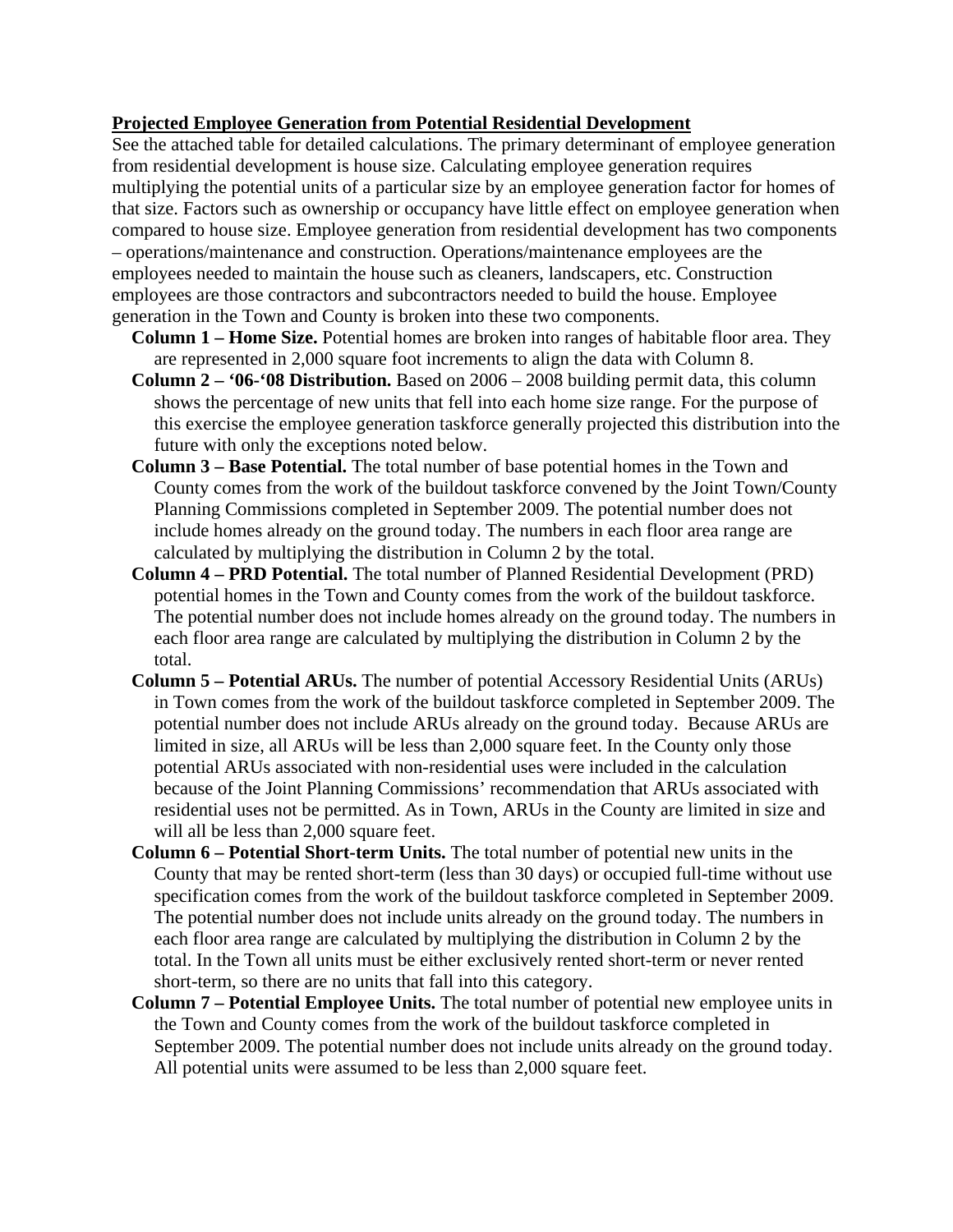**Column 8 – Total Potential.** This is the sum of Columns 3-7. The potential number does not include units already on the ground today.

**Column 9 – Jobs/Unit.** This multiplier is taken from the Affordable Housing Impact Fee – San Miguel County, Colorado, 2002. The multipliers were compiled by RRC Consulting based on surveys of home owners in resort towns throughout the intermountain west. Data points in the San Miguel study were given at 2,000, 4,000, 6,000, 8,000 and 10,000 square feet, which is why Columns 1 and 2 are organized into 2,000 square foot ranges. All units in a range were multiplied by the upper limit of the range – inflating the employee generation slightly as all the homes in each range will not be built at the upper limit.

The operations/maintenance multipliers increase exponentially with home size. In regression studies of different factors throughout the intermountain west, home size has been the variable most responsible for changes in operations and maintenance employee generation and as home size increases the number of employees generated increases at greater rate. Factors such as unit ownership, rental period, and primary versus secondary residence have not proved to have significant effect on employee generation rates and are therefore not considered as variables in our calculations.

The construction multipliers increase linearly with home size. The assumption is that if the career of a contractor and the lifetime of a building are roughly the same, a new contractor will be needed to rebuild all of the work of a retired contractor as soon as that contractor retires. The rate we add employees will be determined by the rate of new construction, but at buildout the number of construction employees will depend on floor area. In the San Miguel multiplier, all construction employees are projected in association with residential development. Some of these workers will in fact be building nonresidential floor area, but for the purposes of this study the taskforce did not feel it was as important to determine what the employee was building as ensuring they were counted. The ratio of residential development to nonresidential development will remain similar moving forward and the rate of 0.11 jobs per 1,000 sf of residential floor area is generally consistent with the estimated existing relationship of construction employment to floor area, making the taskforce comfortable with this assumption.

- **Column 10 Job Generation.** Total jobs equals the generation rate from Column 9 multiplied by the total number of potential units from Column 8.
- **Column 11 Employee Generation.** In Teton County many individual employees hold multiple jobs – for example a person who works at Jackson Hole Mountain Resort in the day and at a restaurant at night. Therefore a calculation of jobs generated is not indicative of employee generation. To adjust for this a jobs per employee factor must be applied to the job generation to arrive at employee generation. Looking at Bureau of Economic Analysis (BEA) data for jobs in Teton County and Bureau of Labor Statistics (BLS) data for employees living in Teton County, the taskforce estimates 1.2 jobs per employee. This number was calculated by assuming that 35% of the permanent workforce commutes while less than 35% of the seasonal workforce commutes and adjusting the BLS data accordingly before dividing the number of jobs in Teton County by the number of people employed in Teton County. Column 10 divided by 1.2 yields the employees generated by potential development.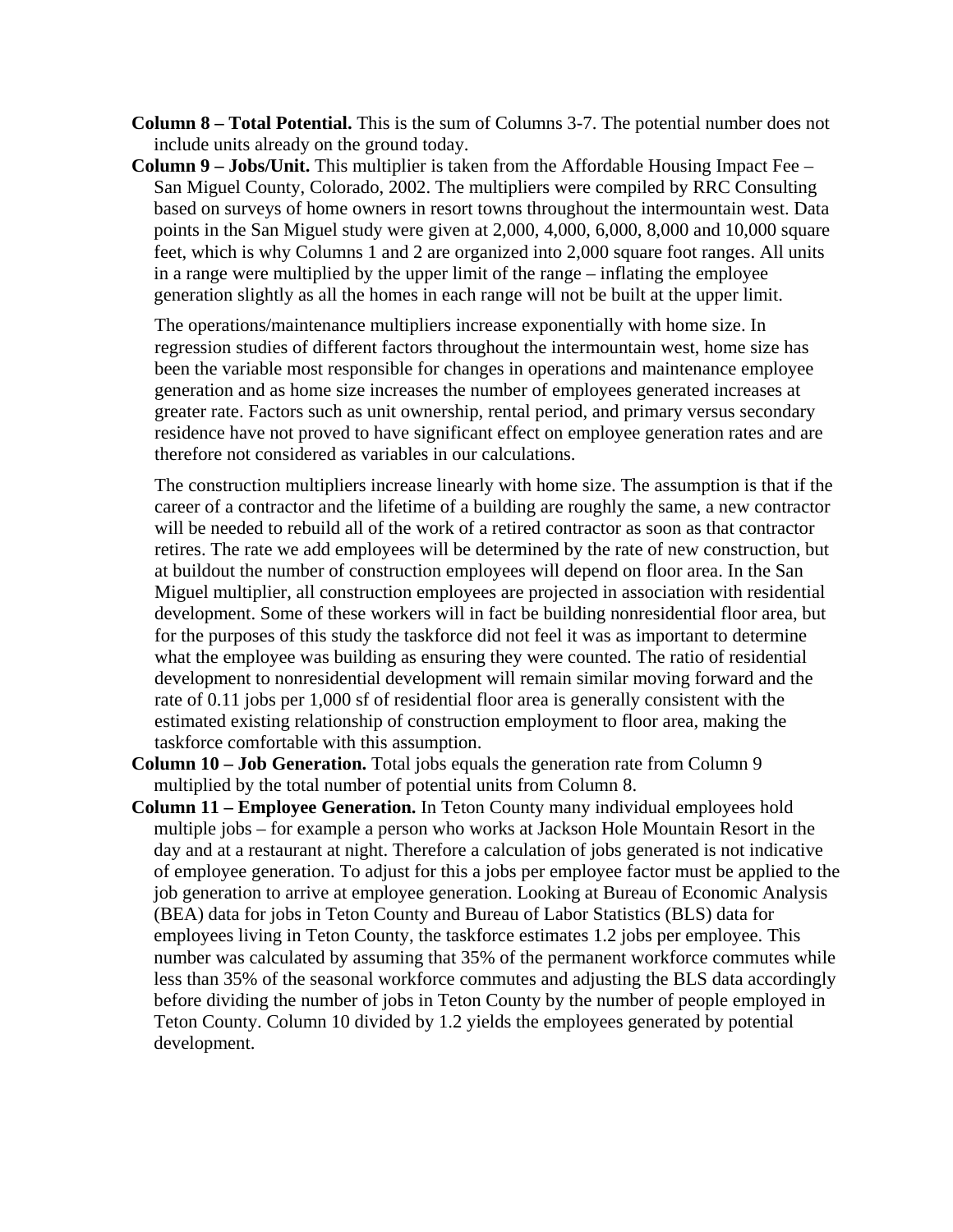#### **Employee Generation from Potential Commercial Development**

See the attached table for detailed calculations. Employee generation from nonresidential development that is not occupied by a public use is calculated as a function of floor area and type of use multiplied by a generation rate. Construction employment is not included as a function of nonresidential floor area because it was calculated as a function of residential potential. Employee generation in the public sector is accounted for below.

- **Column 1 Current Sector Distribution.** Based on floor area by sector data from the 2002 Teton County, Wyoming Affordable Housing Support Study and the existing development identified by the buildout taskforce, these numbers represent the existing percentage of total floor area in each sector.
- **Column 2 Adjusted Sector Distribution.** In the Town no adjustments were made to the current sector distribution because the taskforce felt that the distribution was a reasonable expectation of buildout under the current regulations. It is important to note that if future business trends change this distribution, it will change the projections of our taskforce. Because 20% of future floor area potential in the County is in the Business Park (industrial) zoning district and 58% is in the Resorts and available for lodging use, those numbers were inserted for those sectors. The amount of development in the remaining sectors was held proportional to existing distribution, but reduced to represent the remaining potential.
- **Column 3 Potential Gross Floor Area.** The total amount of potential gross floor area in the Town and County comes from the work of the buildout taskforce completed in September 2009. The potential number does not include floor area already on the ground today. The numbers in each sector are calculated by multiplying the distribution in Column 2 by the total.
- **Column 4 Potential Leasable Floor Area.** The employee generation rates in Column 5 are a function of leasable floor area. The conversion from potential gross floor area to potential leasable area was done by uniformly assuming that 85% of gross floor area would be leasable.
- **Column 5 Jobs/1,000 sf Leasable Area.** These multipliers are generally taken from the Affordable Housing Impact Fee – San Miguel County, Colorado, 2002. The multipliers were compiled by RRC Consulting based on surveys of business owners in resort towns throughout the intermountain west. The 'office' generation rate is the average of the 'finance/banking', 'medical', 'other professional service', and 'real estate' rates from the San Miguel study. Most employee generation rates for lodging are a function of number of rooms instead of floor area, but potential is measured in floor area. Instead of deriving a floor area per room adjustment factor, this taskforce derived a lodging generation rate as a function of floor area from 2002 Teton County, Wyoming Affordable Housing Support Study data. The 'other' category was derived by averaging the categories from the San Miguel study not yet included. All generation rates were checked against a few local businesses to verify general accuracy.
- **Column 6 Jobs Generated.** Jobs generated equals the generation rate from Column 5 multiplied by the potential leasable floor area from Column 4.
- **Column 7 Employees Generated.** In Teton County many individual employees hold multiple jobs – for example a person who works at Jackson Hole Mountain Resort in the day and at a restaurant at night. Therefore a calculation of jobs generated is not indicative of employee generation. To adjust for this a jobs per employee factor must be applied to the job generation to arrive at employee generation. Looking at Bureau of Economic Analysis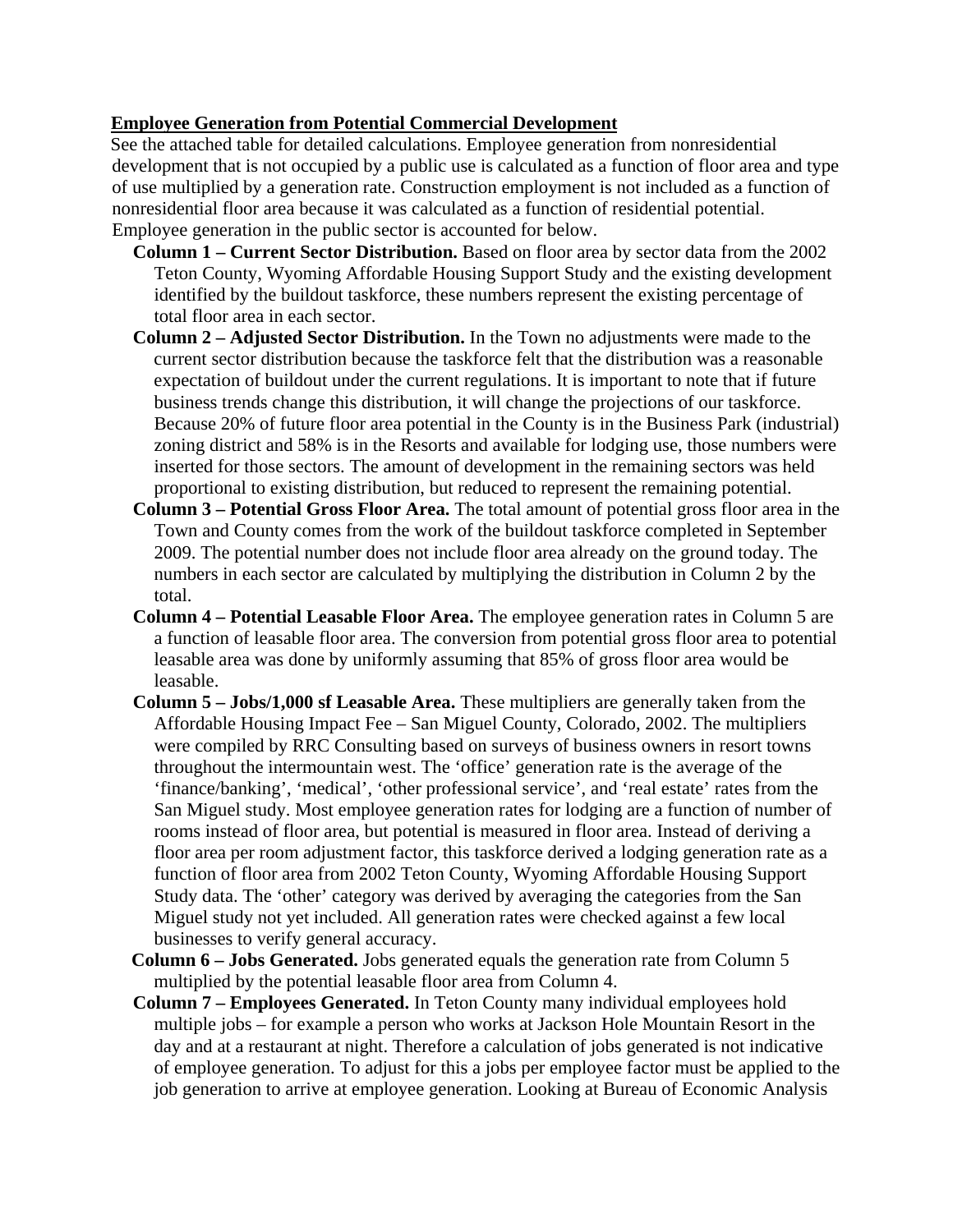(BEA) data for jobs in Teton County and Bureau of Labor Statistics (BLS) data for employees living in Teton County, the taskforce estimates 1.2 jobs per employee. This number was calculated by assuming that 35% of the permanent workforce commutes while less than 35% of the seasonal workforce commutes and adjusting the BLS data accordingly before dividing the number of jobs in Teton County by the number of people employed in Teton County. Column 6 divided by 1.2 yields the employees generated by potential development.

## **Employee generation from future public facilities**

The buildout taskforce convened by the Joint Town/County Planning Commissions was unable to assume the amount of potential public facility floor area for federal, state, local, school district or hospital employees. As a result an employee generation rate as a function of potential floor area could not be applied. Instead, this taskforce looked at the existing percentage of the workforce employed in public sector land uses and applied that same percentage to future buildout. The taskforce acknowledges that with increased population comes economies of scale with regard to provision of public services and that the percentage of the workforce in the public sector would likely decrease as population grows. However, with no ability to predict the amount of the decrease no adjustment was made to the percentage of employees in public sector land uses.

When private health care and social services are factored out because they occupy already counted commercial floor area, 11.5% of 2007 jobs are in public sector uses according to the US Bureau of Economic Analysis.

## **Total employee generation from potential buildout**

For the purpose of comparison the table below shows existing development and potential development versus existing employees and potential employees. This comparison was done to insure that the conclusions drawn by this taskforce pass a common sense test when compared to existing conditions.

Existing residential units include base units, PRD units, ARUs, short-term rental capable units, and employee units in the Town and County. Existing employees were calculated by dividing the 2007 Bureau of Economic Analysis job total by 1.2 jobs per employee. Using Bureau of Labor Statistics data an existing employee number of 22,693 would indicate a resident workforce of 62% - which is generally consistent with Teton County Housing Authority estimates.

Based on this comparison this taskforce is comfortable that the assumptions made produce results that are consistent with existing conditions.

|                               | <b>Existing</b> | <b>Potential</b> | <b>Potential</b><br><b>Existing</b> |
|-------------------------------|-----------------|------------------|-------------------------------------|
| <b>Residential Unit Total</b> | 10.972          | 10.216           | 93%                                 |
| Commercial Floor Area         | 8,050,669       | 6,616,093        | 82%                                 |
| Employees                     | 22.693          | 19.501           | 86%                                 |

## **Housing demand from employees generated by potential buildout**

The housing demanded by the employees generated by potential buildout is a function of the number of employees per household and the percentage of employees housed locally. The taskforce used 65% of employees housed locally because that is the number identified by the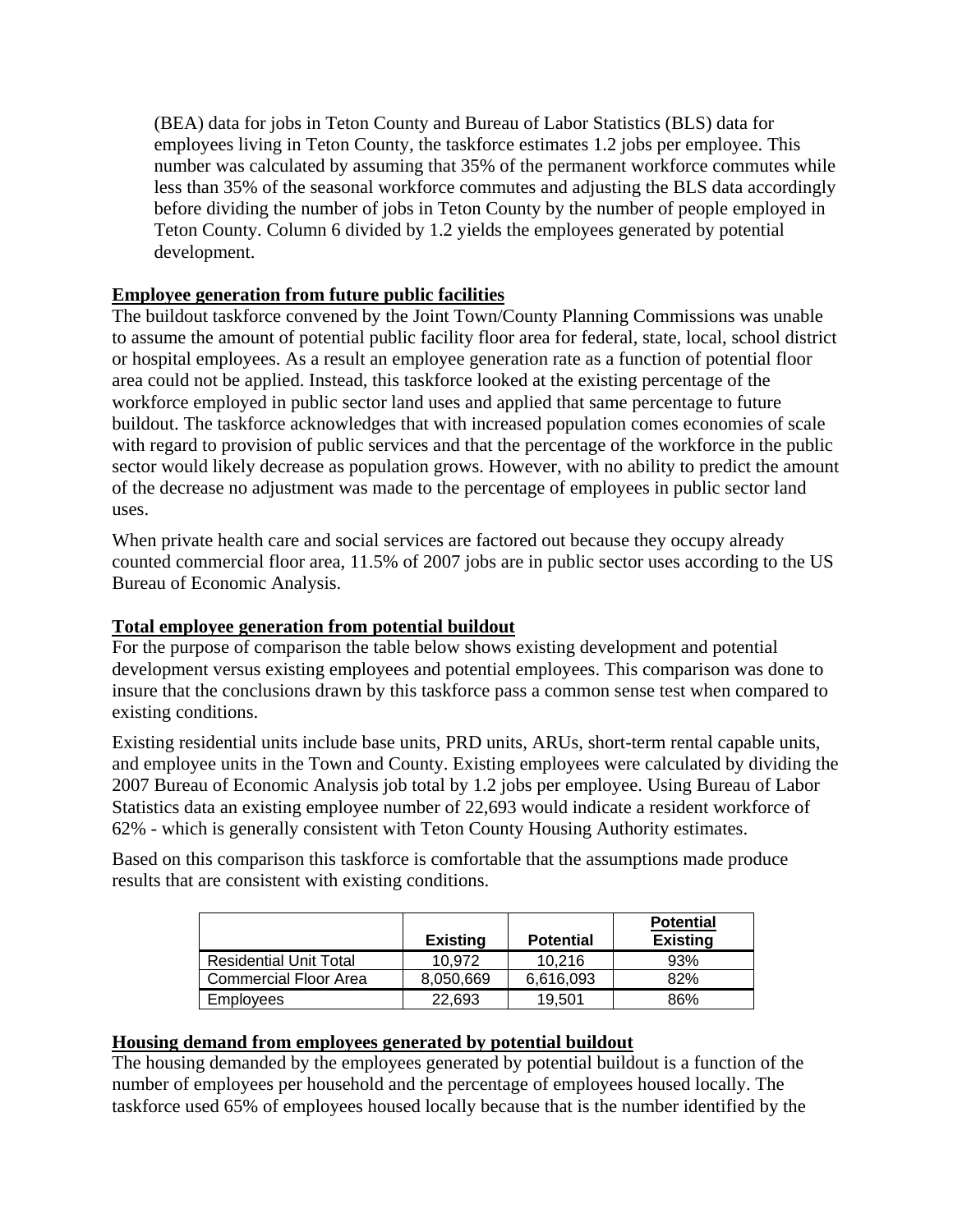Teton County Housing Authority Board and the draft Comprehensive Plan as an appropriate goal for the community. For the number of employees per household the task force looked at the 2007 Housing Needs Assessment and the 2000 Census, both of which had a ratio of 1.8 employees per household. Employees per household is a ratio of employed persons to occupied houses. A vacant house is not a household, but the employees generated do not demand vacant houses, they only demand to-be-occupied houses or households. One of the limitations of the number used by this taskforce is that the ratio of 1.8 employees per household includes households that do not have employees – for example a retired couple. Thus, the appropriate ratio to calculate housing demand is probably greater than 1.8, but this taskforce cannot assume how the ratio should be adjusted and therefore used 1.8 acknowledging that the effect is an overestimation of the needed housing.

These numbers lack the accuracy needed to legally formulate affordable or employee housing mitigation programs, but they do give a sense of the magnitude of employee generation associated with potential development as allowed by the current regulations. When compared to potential housing that would be provided by current zoning they provide information useful in policy decisions such as conversion of non-residential potential to residential potential and increases or decreases to residential potential.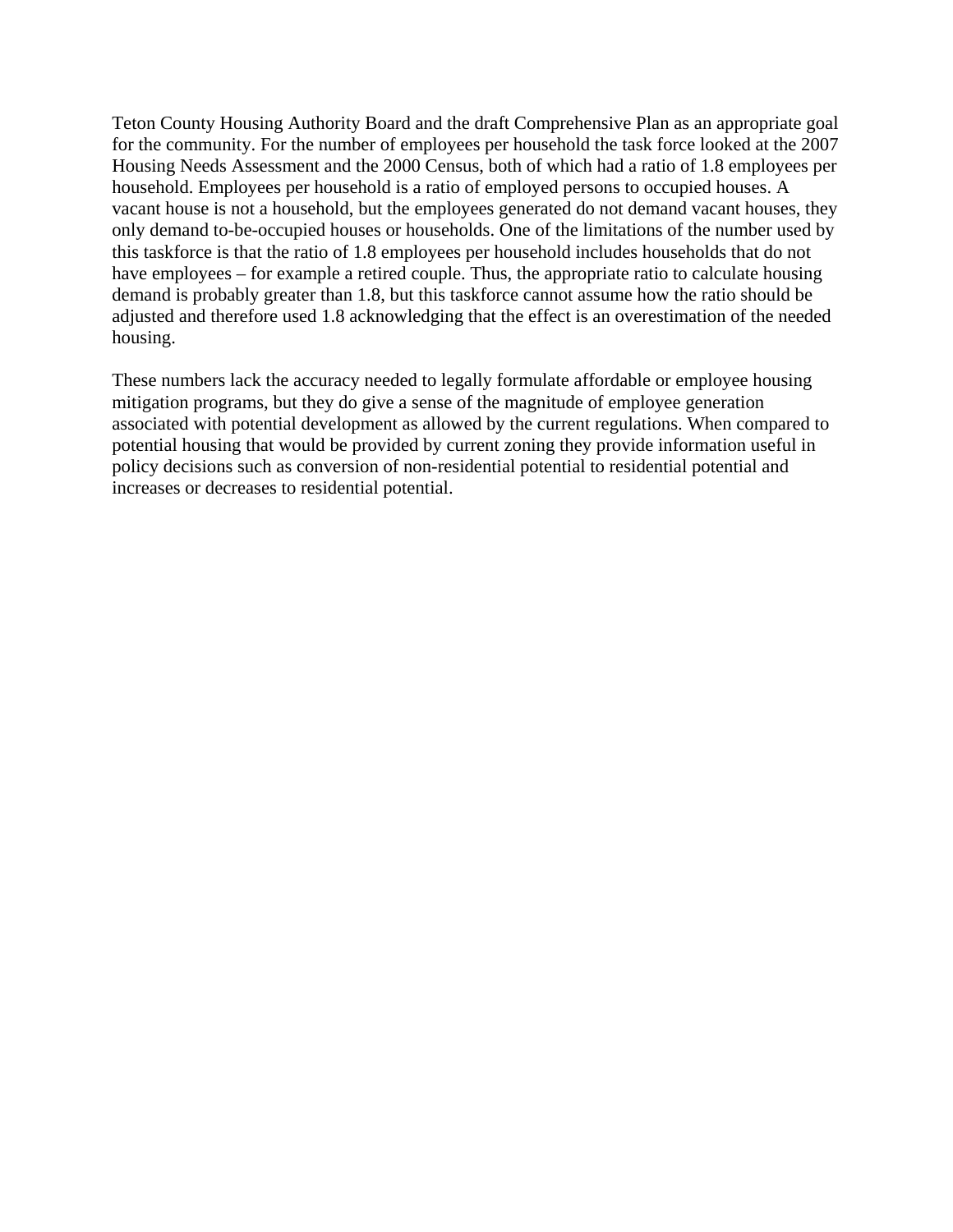|                      | Projected Employee Generation from Potential Residential Development |                     |             |            |             |                         |                       |             |       |            |            |
|----------------------|----------------------------------------------------------------------|---------------------|-------------|------------|-------------|-------------------------|-----------------------|-------------|-------|------------|------------|
|                      |                                                                      | $06 - 08$           | <b>Base</b> | <b>PRD</b> | Potential   | <b>Potential Short-</b> | Potential             | Total       | Jobs/ | Job        | Employee   |
|                      | Home Size                                                            | <b>Distribution</b> | Potential   | Potential  | <b>ARUs</b> | term Units              | <b>Employee Units</b> | Potential   | Unit  | Generation | Generation |
|                      | <b>Town of Jackson</b>                                               |                     |             |            |             |                         |                       |             |       |            |            |
|                      | 2,000                                                                | 47.6%               | 538         | 127        | 384         | 0                       | 754                   | 1,802       | 0.13  | 234        | 195        |
|                      | 2,000-4,000                                                          | 31.4%               | 355         | 84         | 0           | 0                       | 0                     | 438         | 0.25  | 110        | 91         |
|                      | 4,000-6,000                                                          | 20.0%               | 226         | 53         | 0           | 0                       | 0                     | 279         | 0.48  | 134        | 112        |
|                      | Maintenance Total                                                    |                     |             |            |             |                         |                       |             |       | 478        | 398        |
|                      | 2,000                                                                | 47.6%               | 538         | 127        | 384         | 0                       | 754                   | 1,802       | 0.22  | 397        | 330        |
|                      | 2,000-4,000                                                          | 31.4%               | 355         | 84         | 0           | 0                       | 0                     | 438         | 0.44  | 193        | 161        |
|                      | 4,000-6,000                                                          | 20.0%               | 226         | 53         | 0           | 0                       | 0                     | 279         | 0.66  | 184        | 154        |
|                      | <b>Construction Total</b>                                            |                     |             |            |             |                         |                       | $\mathbf 0$ |       | 774        | 645        |
| <b>Town Totals</b>   |                                                                      |                     | 1,130       | 266        | 384         | 0                       | 754                   | 2,534       |       | 1,252      | 1,043      |
| <b>Teton County</b>  |                                                                      |                     |             |            |             |                         |                       |             |       |            |            |
|                      | 2,000                                                                | 22.3%               | 795         | 814        | 700         | 35                      | 309                   | 2,653       | 0.13  | 345        | 287        |
|                      | 2,000-4,000                                                          | 35.8%               | 1,277       | 1,307      | 0           | 55                      | 0                     | 2,640       | 0.25  | 660        | 550        |
|                      | 4,000-6,000                                                          | 28.7%               | 1,024       | 1,048      | 0           | 44                      | 0                     | 2,116       | 0.48  | 1,016      | 846        |
|                      | 6,000-8,000                                                          | 11.1%               | 396         | 405        | 0           | 17                      | 0                     | 818         | 0.92  | 753        | 627        |
|                      | 10,000                                                               | 2.0%                | 71          | 73         | 0           | 3                       | 0                     | 147         | 1.76  | 260        | 216        |
|                      | Maintenance Total                                                    |                     |             |            |             |                         |                       |             |       | 3,033      | 2,527      |
|                      | 2,000                                                                | 22.3%               | 795         | 814        | 700         | 35                      | 309                   | 2,653       | 0.22  | 584        | 486        |
|                      | 2,000-4,000                                                          | 35.8%               | 1,277       | 1,307      | 0           | 55                      | 0                     | 2,640       | 0.44  | 1,161      | 968        |
|                      | 4,000-6,000                                                          | 28.7%               | 1,024       | 1,048      | 0           | 44                      | 0                     | 2,116       | 0.66  | 1,397      | 1,164      |
|                      | 6,000-8,000                                                          | 11.1%               | 396         | 405        | 0           | 17                      | 0                     | 818         | 0.88  | 720        | 600        |
|                      | 10,000                                                               | 2.0%                | 71          | 73         | 0           | 3                       | 0                     | 147         | 1.1   | 162        | 135        |
|                      | <b>Construction Total</b>                                            |                     |             |            |             |                         |                       |             |       | 4,024      | 3,353      |
| <b>County Totals</b> |                                                                      |                     | 3,567       | 3,651      | 700         | 155                     | 309                   | 8,382       |       | 7,057      | 5,881      |
|                      | <b>Town + County Totals</b>                                          |                     | 4,697       | 3,917      | 1,084       | 155                     | 1,063                 | 10,916      |       | 8,309      | 6,924      |